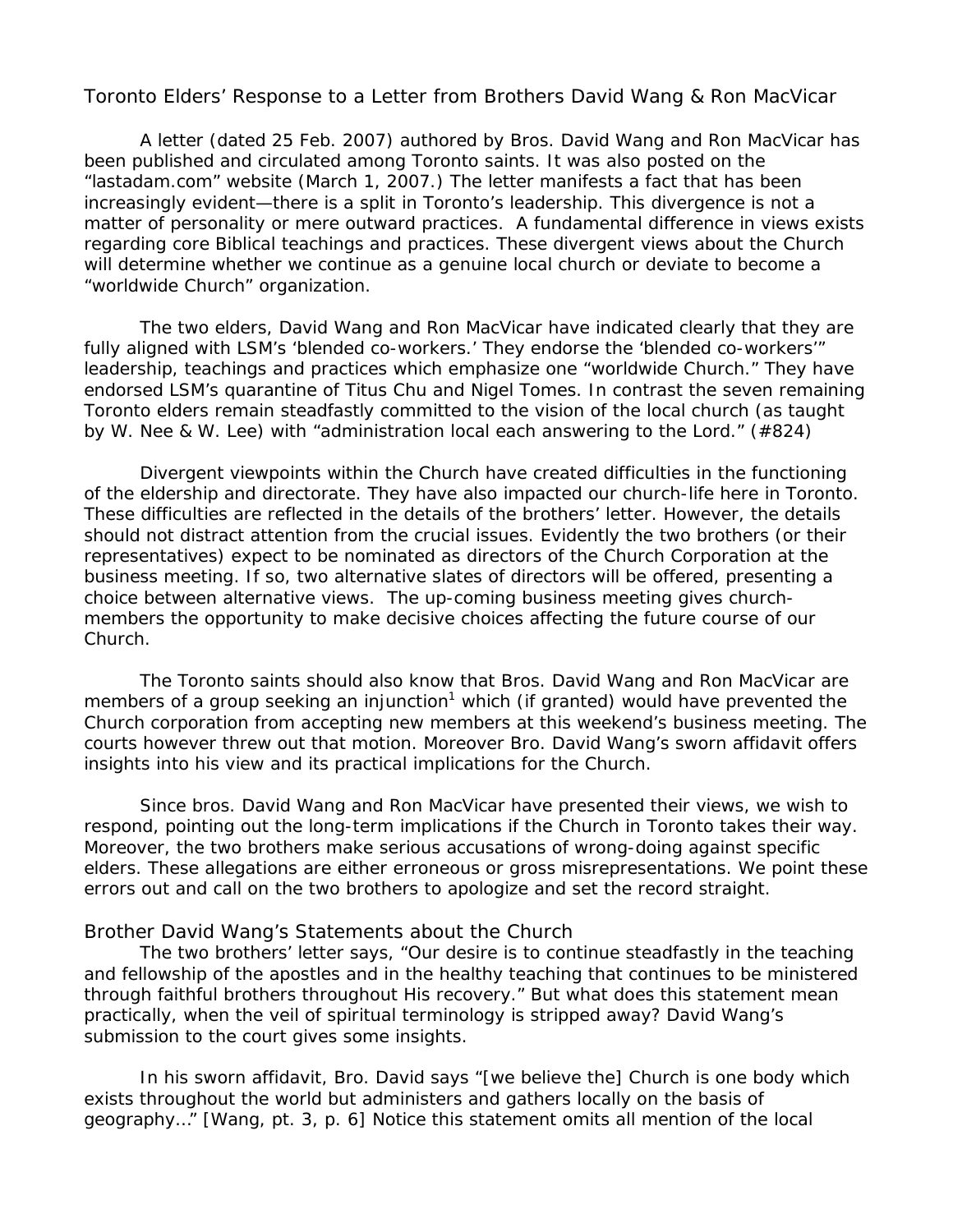church. Direct reference is made only to the universal Church. The local church is not explicitly mentioned. Yet, in the Lord's recovery, our foundational teaching affirms two aspects of the Church—universal and local.

 The omission of any direct reference to the local church might be an oversight. However, things are more serious. Bro. David Wang is also on record saying, "*Currently the Church has three meeting halls…* [Hall 1, Hall 2 & Hall 3] *We give these locations numbers to de-emphasize their importance and individuality because our understanding is that there is only one worldwide Christian church of believers*." [Wang, pt. 6, p.7] Frankly, we have never heard this teaching before! Is this really our understanding? Is this truly our teaching? Do we really number the Toronto halls because "*there is only one worldwide Christian church"?* Again, the local aspect of the church is conspicuously absent when it is clearly relevant. Isn't our vision of the local church crucial here? Isn't that why we refer to our meeting halls numerically? We believe in the oneness of the local Church—one Church in Toronto. For this reason, we don't refer to three separate local churches meeting on Sheppard, Cecil and Gretna. Moreover the church is not the building, but the believers. However, in Bro. David's speaking it seems all the local churches are subsumed within "one worldwide Church"!

 The main point is that Bro. David's sworn testimony de-emphasizes the local church and focuses exclusively on the universal ("worldwide") Church. We also believe in the universal Church, but the Church is not administered universally as one "worldwide" Church. That concept is Roman Catholic. Our core practice is the church's local administration. We say this not to find fault. Rather we believe Bro. David's omission of the Church's local aspect is symptomatic of the "blended brothers'" teachings on this topic. Their unspoken view is of one "worldwide Church" (in the guise of 'the Body') administered globally by the "blended co-workers." That implicit view, shared by Bros. David and Ron, has major implications for the church here.

#### The 'Blended Co-workers'' Exclusive Teachings

 The 'blended co-workers'' teachings emphasize one 'worldwide church' ("the Body") receiving one ministry (via the '7 feasts'), under one leadership (the 'blended brothers') with one publication (LSM) and one global group of workers (excluding quarantined brothers, Titus Chu, Frank Lin, Nigel Tomes, etc.) These teachings, endorsed by Bros. David and Ron, have serious consequences for the Church in Toronto.

 The "blended co-workers'" teachings are exclusive in that they do not countenance any role for others. Since their ministry is the "Ministry of the Age," no other ministry is accepted. Therefore nothing else should be taught or read. LSM's 'one publication' policy follows from this. Moreover they are the "wise master-builders" overseeing God's one work on the entire earth. Therefore, other works should be stopped, other workers quarantined. Since theirs is the unique "flow" and "fellowship" supplying the local churches, all the churches should be open and subject to them, to the exclusion of others. On this basis the quarantine of Titus, Nigel and others is fully justified! Fundamentally, this view does not admit the possibility that other workers, ministers or teachers can be divinely sanctioned. We regard this view as unscriptural.

#### LSM's Campaign to Force its Views on Toronto

 According to our understanding, Bros. David and Ron endorse the "blended coworkers'" view. Hence, if these two brothers were to determine the Church's direction, we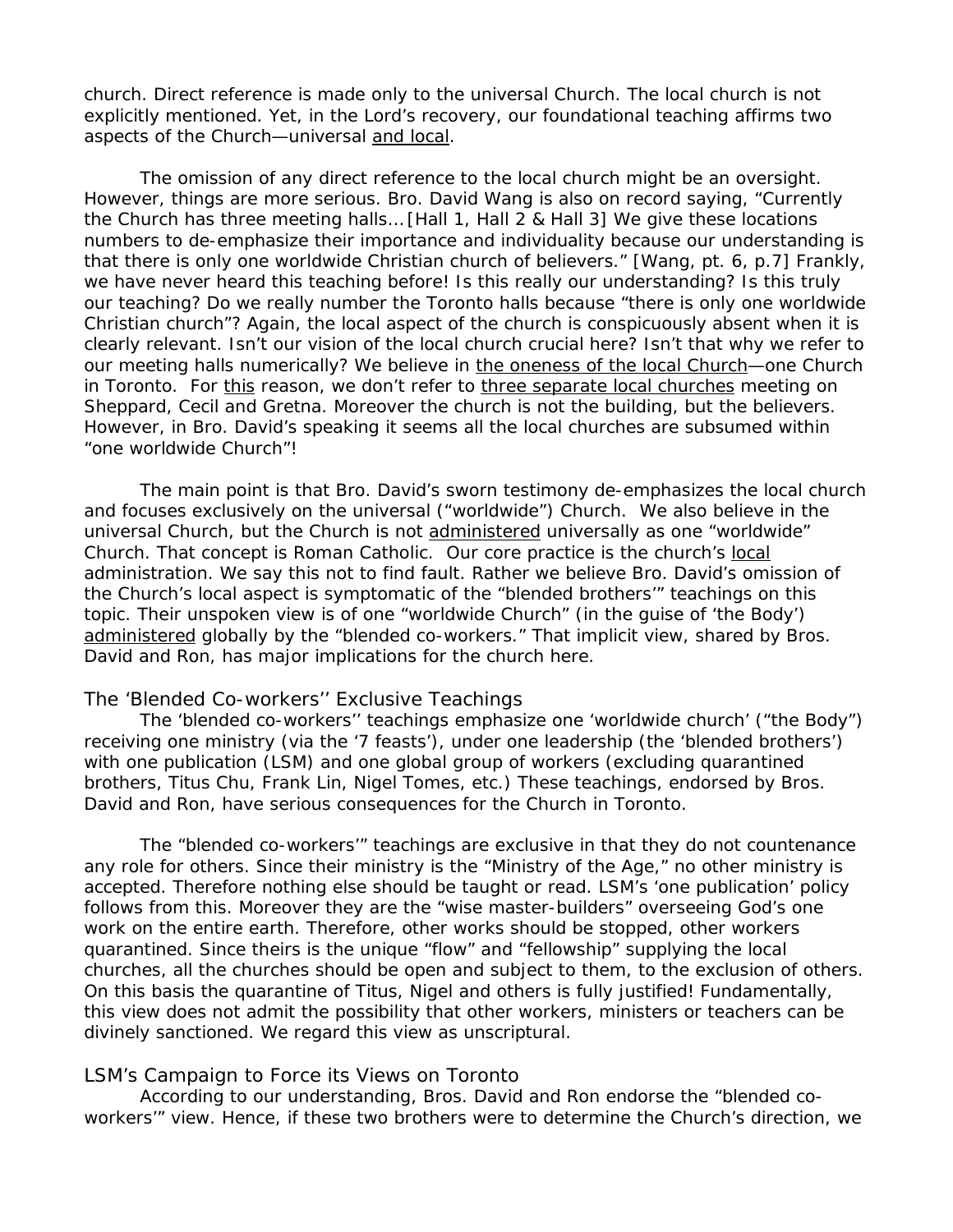realistically expect them to fully align our Church with LSM's "blended co-workers'" teaching and practice. The two brothers object to the statement that "*they are working to control the Church for LSM, the blending brothers..*." Yet, the result of leadership by Ron and David would be observationally equivalent to "*control of the Church [by] LSM, the blending brothers…"* Is this what Toronto Church-members want?

 When local churches fail to comply with the "LSM view," some feel extreme measures—interference, disruption and even litigation--are justified to force compliance. Nearby churches in Mansfield and Columbus have recently experienced these things. Lately, the Church in Toronto has also "found itself on the wrong side" of LSM. The Church hasn't enforced 'one publication." Worse yet, they haven't quarantined Titus Chu or Nigel Tomes! What was LSM's response? First, a succession of "blended brothers" visited the GTA to give "trainings." Second, an Internet offensive was launched against the Church on AFaithfulWord.org.

 Concerning the "blended co-workers'" trainings in the GTA, the two brothers ask; why "[we] *cannot celebrate the brothers' visits with us instead of seeing some ulterior motive*"? We answer, if there was no ulterior motive, why was there no prior fellowship with Toronto's eldership? Why, when this program was being planned, arranged and/or announced at LSM's Washington DC conference, were Toronto's elders not consulted? Why, when the various "blended brothers" were in the GTA, did they not initiate fellowship with the elders. Surely these facts justify the elders' disquiet.

#### Is LSM's "Vancouver Manoeuver" being Replicated?

 The two brothers ask why recent GTA "trainings" are viewed as a "sinister plot." Apparently they are more naïve than the "blended brothers." They see the striking parallel between current events here and LSM's "Vancouver Manoeuver" in the early 1990's. Apparently the two brothers, Ron and David, do not. In Vancouver's case a concerted campaign by "outsiders" ousted Vancouver's elders from the Board and gained control of the Church. This is referred to on AFW.org:

> " There are many parallels, " the LSM-brothers<sup>5</sup> acknowledge<sup>2</sup> "between *events that took place in the church in Vancouver in the early 1990's and events currently playing out in the church in Toronto***."**

 These are not our words. They are the words of the bros. Dan Towle *et. al*. at the LSM-affiliate DCP. Given their admission--"*There are many parallels…between Vancouver and…Toronto***"--**isn't it prudent of the Toronto elders to secure the Church against a possible "hostile takeover"? The measures embodied in the new Bylaws are designed to do exactly that—defend the Church Corporation against a "hostile takeover" by LSM or any other entity, contrary to Church-members' will. On the other hand, a minority of people sympathetic to LSM view such defensive measures as detrimental. They even characterize these actions as an elders-directors' takeover or seizure of control, rather than a prudent defense. Let us clearly state—we view the new Bylaws as prudent measures to safequard the interests of the Church.

### Who's Trying to Take Over the Church?

 The two brothers challenge the 7 elders saying "*Is this not a takeover of the Church*  by certain individuals for their own purposes?" The context relates to recent changes<sup>3</sup> in the Board of Directors. Our unequivocal answer is "No!" The directors are responsible to manage the corporation in the best interests of Church-members. When they perceive actions by officers which may be detrimental to those interests, the directors should take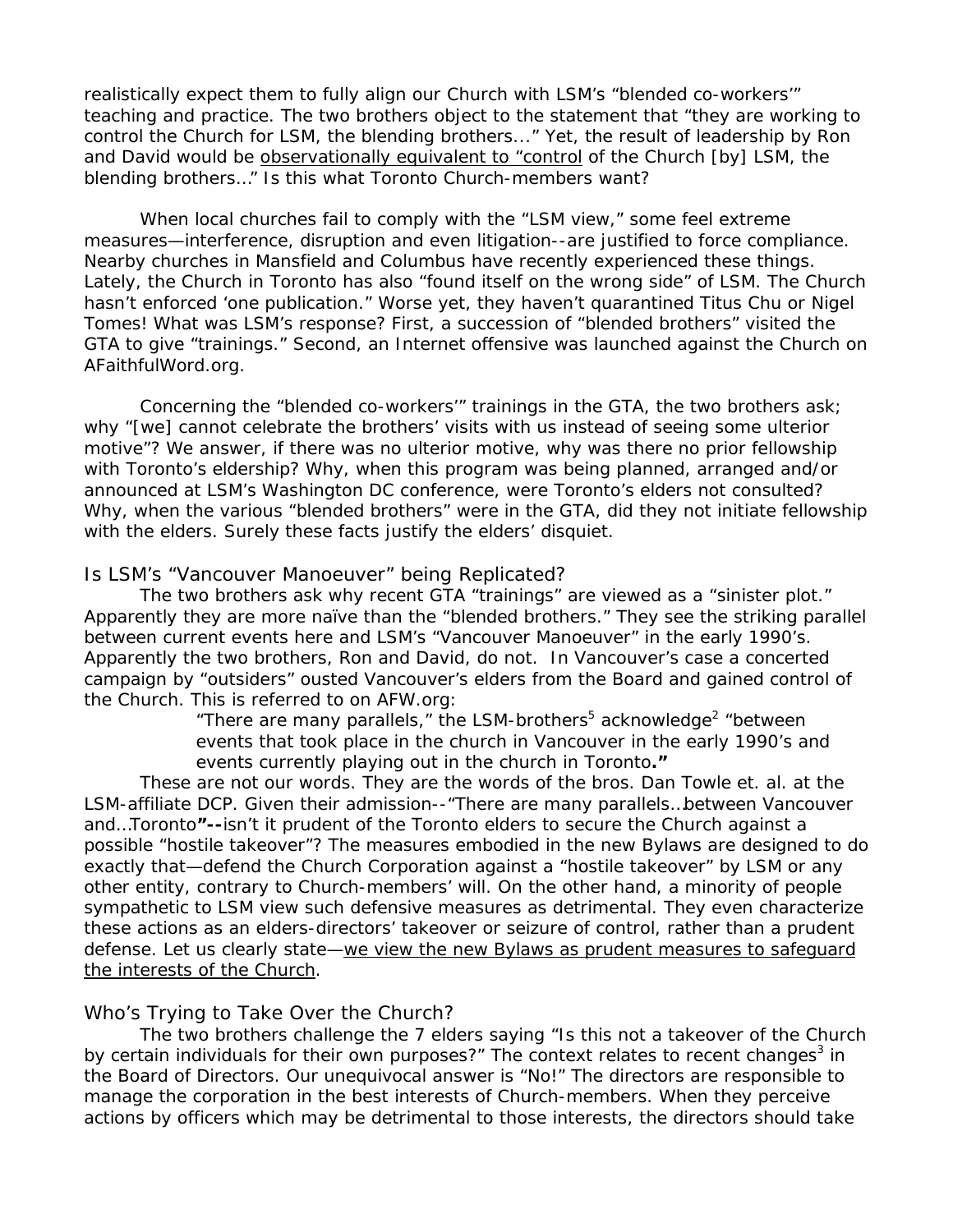action. This has been done. We ask saints to consider—what is the real "takeover threat"—from LSM's "blended co-workers" OR from Brothers Steve Pritchard and Jonathan P'ng who have served the Church faithfully these many years?

 Unfortunately it is increasingly evident that (where a divergence of interests exists) the sympathies of bros. Ron and David lie with LSM, rather than with the Church. The question has even arisen--Have these two elders/director have been acting in concert with LSM's "blended co-workers"? Was there collusion?

 Brother David Wang's submission to the Ontario Court, now on the public record, presents some relevant information. A number of E-mails reproduced there suggest that David Wang conveyed information related to the Toronto Board to persons connected to LSM (Benson Phillips, Kerry Robichaux, Andrew Yu) and DCP (Dan Towle, Dan Sady, James Kuan) [Wang, pp. 157, 212, Exhibits P & U] So, is director David Wang acting in the best interests of the corporation? Or is he acting as the Toronto-agent of LSM-DCP?

 We present this as relevant information (to be elaborated upon later) to assist members in deciding whether to commit the future management of the Church to Bros. David Wang and Ron MacVicar. This weekend members will be asked to decide who should serve them as directors of the Church. Who can best protect the interests of Church from any outside interference? The members can also decide to give the Board additional powers to protect the Church Corporation in the form of new Bylaws.

#### Who Wants to Remove Saints from the Church?

 In their letter, Brothers David and Ron ask, "*Who wishes to remove saints from the Church?*" They are responding to the prediction that electing directors who are "one with the blended co-workers" will "mean the Church in Toronto will close its doors to Titus and his co-workers" and that "the present co-workers--Nigel Tomes, Del Martin, Ian Brinksman, Richard Yeh etc.--and their families will be kicked out." The two brothers assure us that "*this is not what we intend or want*." David and Ron declare: "*Let us also make it clear to the saints in the Church that it is not our desire or intention to "kick out" any of the current co-workers*."

#### Can Bros. David and Ron Deliver on their Good Intentions?

 We do not question the heart of either brother. We appreciate their "desire and intention." However, we question their ability to deliver according to their good intentions. Let's be realistic. LSM's "blended co-workers" have quarantined Brother Titus Chu. They are campaigning to enforce this quarantine in churches around the globe. Bros. David and Ron have publicly proclaimed they agree with this action. In Toronto they are the recognized leaders of the LSM 'special interest group.' What will they do to withstand efforts to exclude Titus Chu from Toronto? Nothing!

Now the quarantine of Nigel Tomes has been officially confirmed by the LSM<sup>5</sup> brothers. They recently declared,<sup>4</sup> "*The saints should all understand that Nigel Tomes himself was specifically mentioned in…Whistler as one of the divisive co-workers of Titus Chu from whom…we should turn away."* 

Moreover, LSM-DCP has berated Toronto's elders saying<sup>4</sup> "*It is a shame that the elders controlling the church in Toronto have not only failed to deal with Nigel Tomes as a divisive brother, but they have given him a platform to carry on his divisive activities with*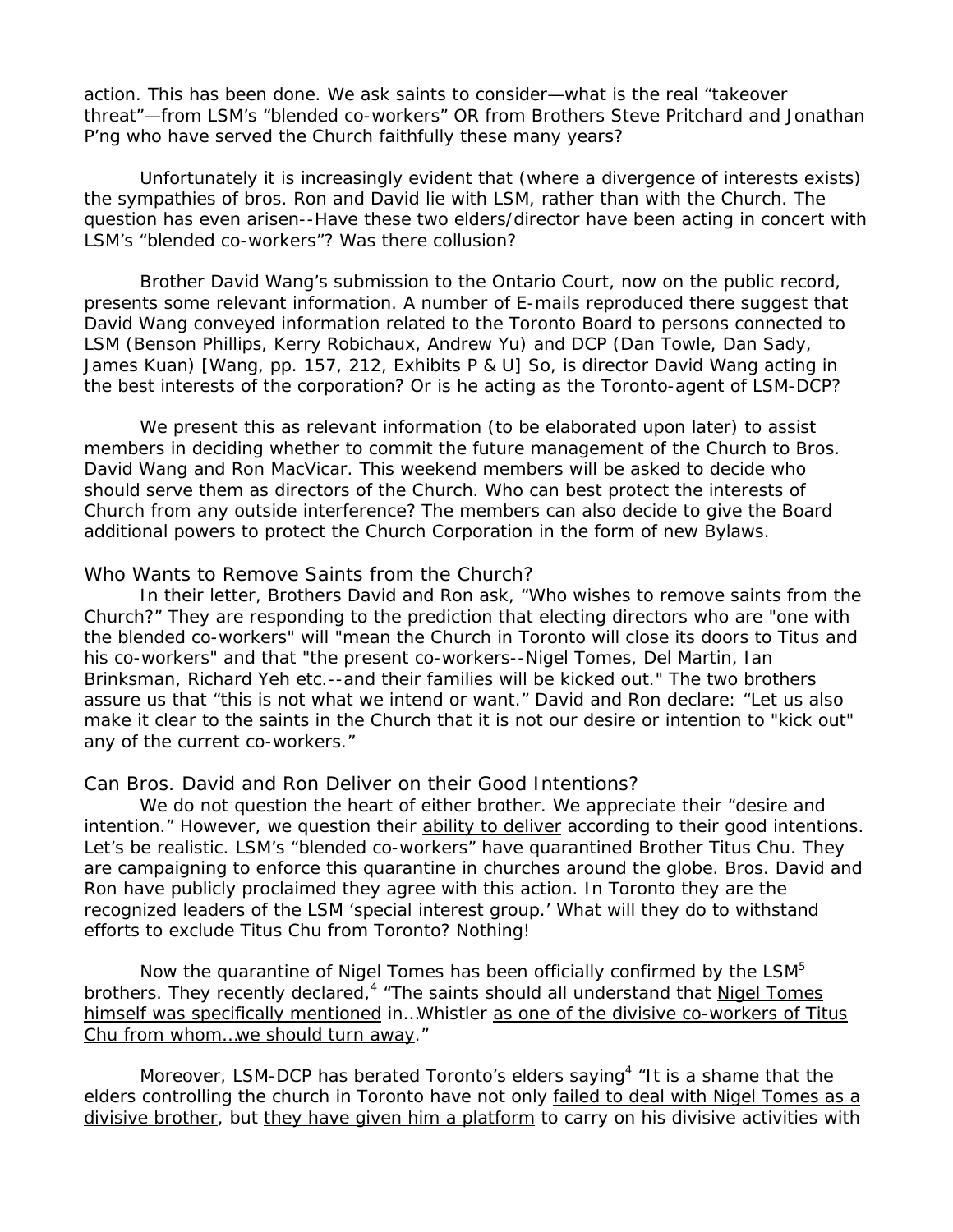*the approval of and even representing the leadership.*" Bro. David Wang declared to Nigel before Toronto's elders "Yes, I consider you quarantined!" (or words to that effect.) No doubt Ron MacVicar agrees with LSM's quarantine of Brother Nigel. Now these two brothers declare, "*it is not our desire or intention to 'kick out' any of the current co-workers (Nigel Tomes….) or their families*." At best this is wishful thinking. These brothers cannot deliver! Our response is: "You say it's not your 'desire and intention,' that these brothers and their families be 'kicked out.' But you won't lift a finger to stop it! Frankly, we would 'trust a fox to guard the chicken coup,' before we believe you brothers' ability to keep this empty declaration!"

Toronto Elders' Response to Specific Allegations

• "*There was no fellowship about taking over meeting halls*"

Is the resemblance between current events in Toronto and those in Vancouver (which LSM-DCP admits--"*There are many parallels…between Vancouver and…Toronto*") purely coincidental? Why did Samuel Liu introduce himself to an elder as "*the stealer of meeting halls*"? Is it coincidental that Samuel Liu (who orchestrated the "Vancouver Manoeuver") has been active in the GTA?

• '*Blended co-workers' "did not come more often [because] they were not invited*" This misrepresents the facts. Over the last decade, virtually every year, specific 'blended co-workers' were invited to Toronto, especially Andrew Yu. He was definitely invited in 2004, 2005 and several subsequent years. The fact is Brother Andrew, and other invited brothers, declined the invitation. The record shows--Blended co-workers were invited. They declined repeated invitations. That's why the recent flurry of visits is so striking, compared to their past indifference and neglect of Toronto.

• "*We would reject such control" by LSM and the 'blending co-workers'"* Bros. David and Ron are "one with the ministry" of LSM/blending co-workers, endorsing its fellowship, leading and directives (e.g. 'one publication,' quarantine.) Therefore the results of their leadership would be observationally equivalent to "*control by LSM*." Which LSM/blended co-workers' directive have Bros. Ron and David ever "rejected"? 'One publication'?—No! The quarantine of Titus?—No! The quarantine of Nigel?—No! Their "track record" contradicts this empty promise.

## • Alleged "*Controlling Actions"—*use of *"Surveillance Cameras*"

That was not a "surveillance camera." (That's a 'loaded term'.) It is a simple video camera at the back of the meeting room. Video cameras are used on occasions to record the ministry of visiting brothers. Recent examples at Toronto, Hall#1 are messages by Paul Neider, Norm Monahan and Keith Miller. The video camera's recent introduction was for that purpose. It was fortuitous that, during the first video-recorded session, a disruption occurred in which the elders were harangued and accused for two hours. Introducing the camera has helped quell such disruptive behavior since that time.

## • *Rick Persad told he needed permission to visit his relative*

This allegation concerning Brother Bob Duncan was made by Rick Persad and repeated by David and Ron. Yes, Bob Duncan did say Rick should get the elders' approval. Whether that requirement is appropriate depends on the specific case. The two brothers assume it's inappropriate in all cases. We disagree. Moreover we ask: How should this matter dealt with? According to the Bible if a brother (Rick Persad in this case) is offended he should go to the brother (Matt. 18). The same applies to Bros. Ron and David, they should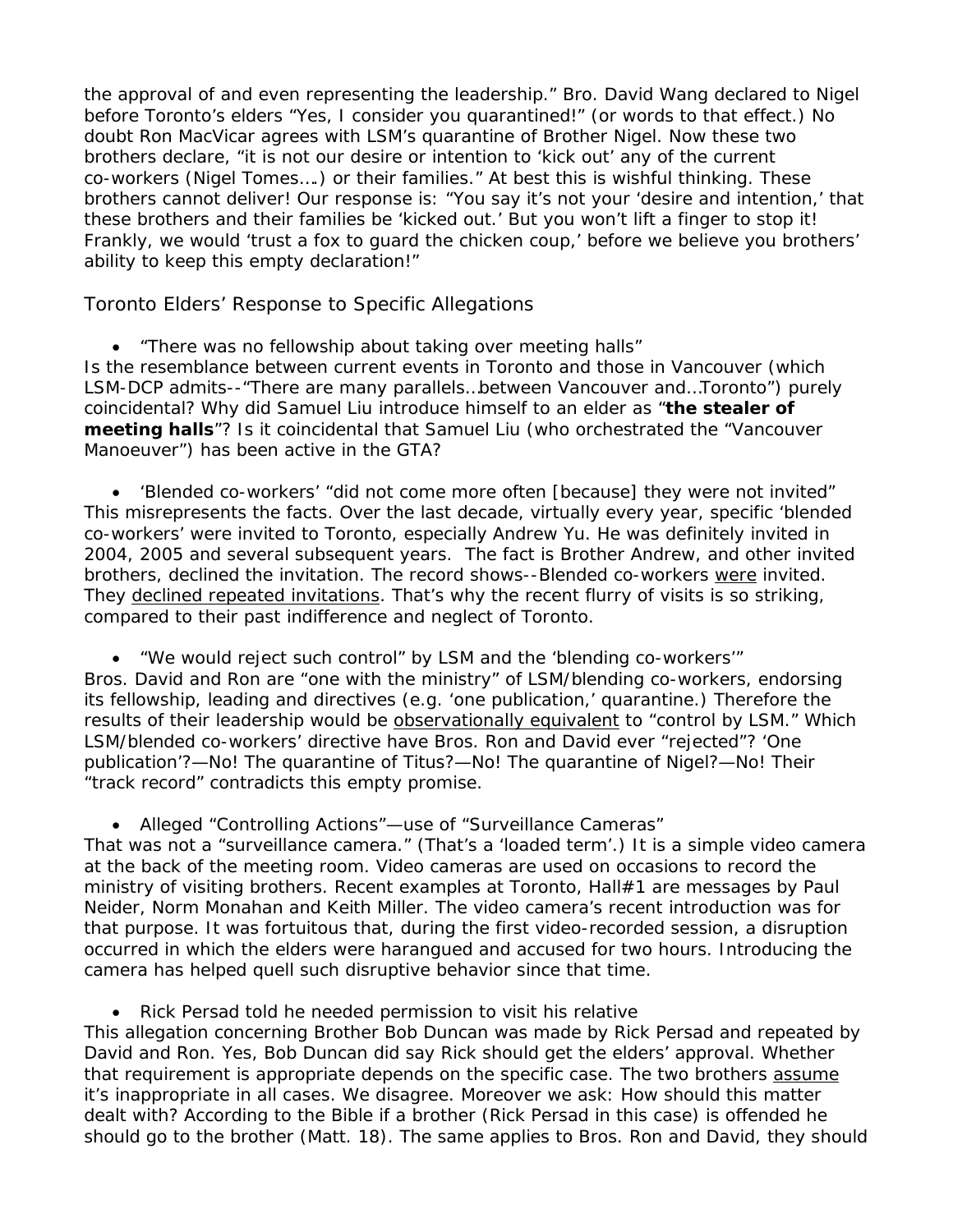have contacted Bob. However, in this case Brother Bob's (supposed) "mistake" has been broadcast from the roof-tops! It seems the brothers' want to extract their "pound of flesh" from this incident. We repeat David & Ron's word here: "Do such actions testify of the "love for the brothers"?

### • "*Claiming themselves to be more powerful elders*"

Who ever claimed they were "more powerful elders"? This accusation is also based on Bob Duncan's alleged use of "functional eldership" in conversation with Rick Persad. But, did Bob Duncan ever use the phrase "more powerful elders"? If not, isn't this exaggeration? Aren't you making a 'mountain out of a mole-hill'? Again, have Ron and David brought this matter directly to Bob? No!

### • "*Threatening Discipline*"

Steve Pritchard's communication with Sister Ria Spee made it clear in writing that no threat was intended or implied. This accusation is a misrepresentation.

## • "*Manipulating Saints against attending the FTTA*"

This is a fabricated accusation. Bros. Ron and David allege "*Steve Pritchard and Jonathan P'ng - spent over three hours attempting to manipulate the mind of a young sister who desired to attend the full-time training*." This accusation is entirely baseless. Four participants-witnesses were present. None agrees with this account. Ron and David believed a second-hand report. Again why didn't Ron and David check with those present? Why did they knowingly give a false report? Aren't their false accusations intended to "*manipulate the minds"* of the saints, prejudicing them against Steve and Jonathan?

## • "*Rejection of the Video trainings*," practicing "*censorship*"

The Toronto elders already communicated the reasons for their decision, and the events surrounding this decision. Given the current climate, the elders wrote to LSM in Anaheim requesting permission to preview to message tapes so they could make an informed decision regarding the "Video training." That reasonable request was rejected by LSM without explanation. Therefore it was decided not to use the Church meeting halls for this purpose. Individual saints and families took the video training, which is their prerogative. This is not "censorship." It is the elders' overseeing care.

## • Adding New Members by "*Illegal Schemes*" to "*Stack the Vote*"

The two brothers, Ron and David accuse Brothers Steve and Jonathan of implementing "*illegal" "schemes designed to prevent a fair vote by only admitting people…who will help them win the vote to change the by-laws and give themselves power*." Bros. David Wang and Ron MacVicar call this an 'illegal scheme.' They have even taken their brothers to court over this issue, contrary to the Bible (1 Cor. 6:6-7)! The Ontario judge threw out David and Ron's motion, ruling that this is not "illegal." This, most serious accusation been judged false! The judge not only denied Ron and David's motion, she also awarded 'costs' to the Church. This year's new members were nominated and accepted based upon verifiable criteria consistent with the Church Bylaws. The use of measurable criteria limits the arbitrary exercise of power by directors. This is not a 'power grab.' There are many qualified new members, despite these stringent conditions, because the Lord has blessed us the last five years (especially Chinese-speaking saints and young people.) To exclude these qualified new members would dis-enfranchise these saints who deserve a voice in Church affairs. This is not "stacking the vote." We condemn the actions of Bros. Ron and David in taking this to the law-courts! Even though the judge awarded 'costs,' this award